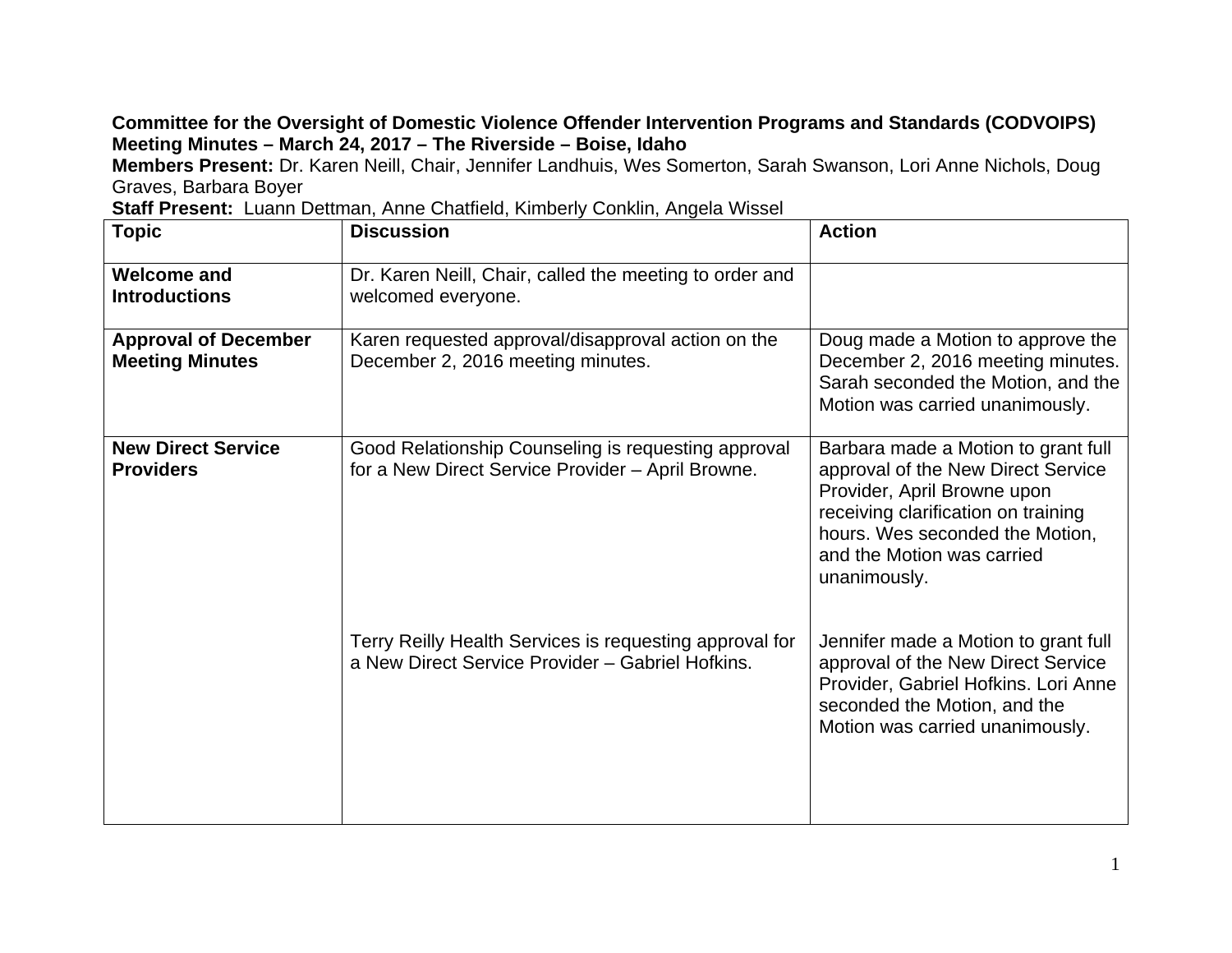| Peak Recovery, LLC -<br><b>Aaron St. George</b> | Mr. St. George requested that the CODVOIPS revisit<br>their decision from the December 2, 2016 meeting<br>requesting approval of New Program, Peak Recovery,<br>LLC. It was unanimously agreed upon at that time<br>that Peak Recovery, LLC did not meet the<br>requirements for approval. Mr. St. George submitted<br>additional documents.                                                                                                                                    | The CODVOIPS will review<br>additional documents submitted for<br>consideration. |
|-------------------------------------------------|---------------------------------------------------------------------------------------------------------------------------------------------------------------------------------------------------------------------------------------------------------------------------------------------------------------------------------------------------------------------------------------------------------------------------------------------------------------------------------|----------------------------------------------------------------------------------|
| <b>Survey Results</b>                           | The Committee reviewed the results from the Offender<br>Intervention Program survey, which is sent out<br>annually to obtain outcome data from the Offender<br>Intervention Programs. There were a few questions<br>where the responses did not populate properly.                                                                                                                                                                                                              | Kimberly will make the revisions and<br>send the survey to the Committee.        |
| Program<br><b>Updates/Monitoring</b>            | Luann informed the Committee that there were no<br>program updates to report.<br>Kimberly reported that she has conducted monitoring<br>site visits to the following programs: Good<br>Relationships Counseling; Choices Counseling; A<br>New Path Counseling; Cook Behavioral Health;<br>Center for Behavioral Health; Terry Reilly Health<br>Services; and Preferred Child & Family Services this<br>quarter. Committee members received copies of the<br>monitoring reports. |                                                                                  |
| <b>Standards Rewrite</b><br><b>Discussion</b>   | The Committee discussed the revision progress of the<br>current Minimum Standards for Domestic Violence<br>Offender Intervention Programs that were adopted in<br>2011.                                                                                                                                                                                                                                                                                                         | The Committee will continue to work<br>on the revision of the Standards.         |
| <b>Upcoming Meeting</b>                         | The next CODVOIPS meeting is scheduled for<br>May 12, 2017 in Boise.                                                                                                                                                                                                                                                                                                                                                                                                            |                                                                                  |